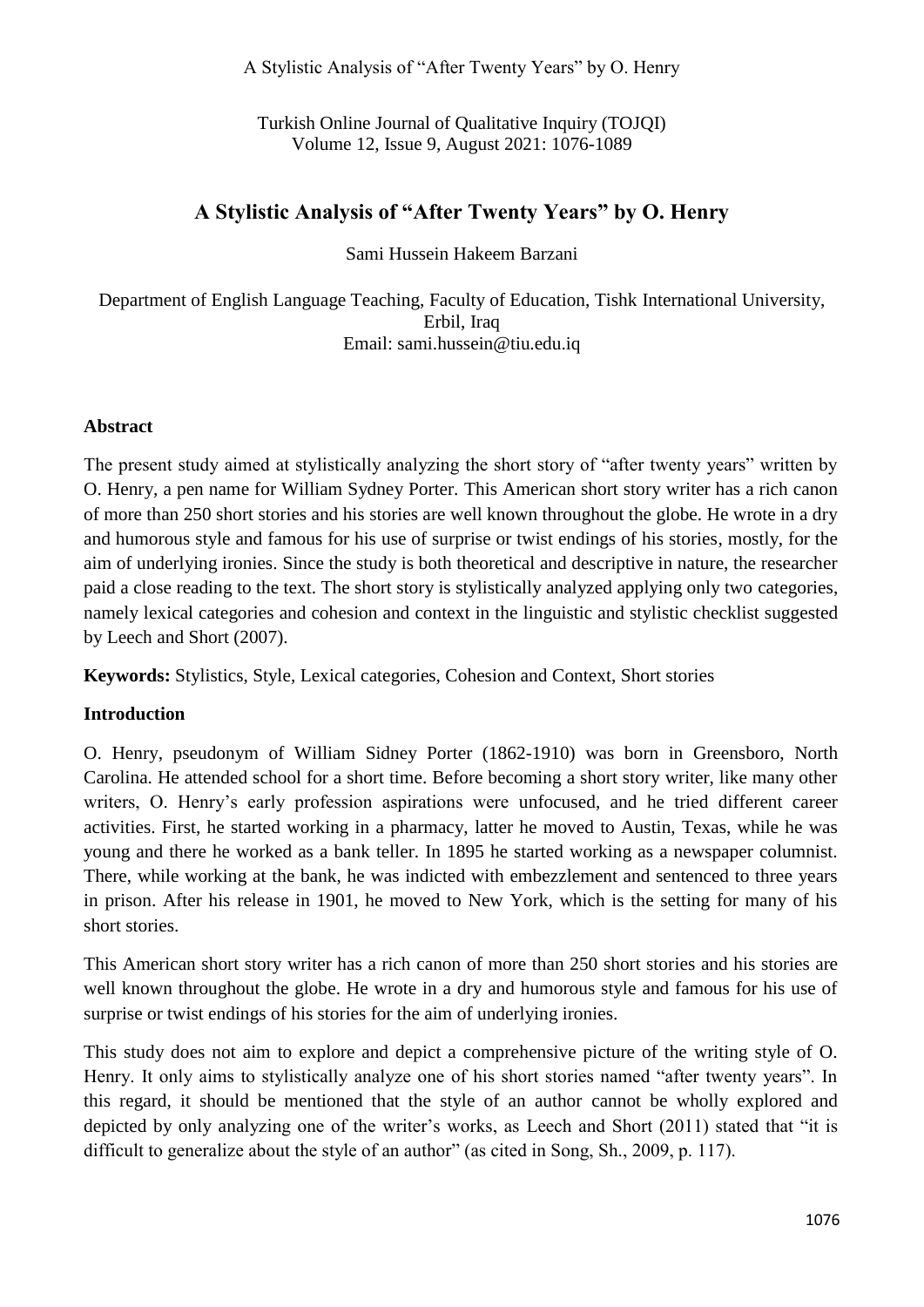### **The Concept of Style**

The word "style" which is used commonly, originally is derived from Latin. Leech (1969) defined style as "the way in which something is spoken, written, or performed". He further stated that style refers to the word use, sentence structure, and figure of speech used by a writer. Zeru (1996) states that style is "the characteristic manner of expression in verse or prose: how a particular writer says things" (p. 7). Additionally, According to Leech and Short (2007) style refers to "the way in which language is used in a given context, by a given person, for a given purpose, and so on" (p. 9).

Generally speaking, for Leech and Short (2007) the concept of style is uncontroversial in its general interpretation. Yet, on the other hand, they state that in practice, writers are not in the same line regarding "to what or whom do we attribute style". In this regard, Leech and Short (2007) state that "in the common and broadest sense, style can be applied to both spoken and written, and both literary and everyday varieties of language; whereas by tradition, it is applied to written literary texts" (p. 10).

All in all, taking into account the above descriptions of the word "style" it can be sated that style refers to the specific model and way of an author's spoken or written literary or unliterary, his word choice, sentence structure, use of figurative language, and generally the arrangement of his ideas for the aim of artistically expressing what he wants to convey. Therefore, it can be sated that every author has his/her own different style and having familiarity or knowledge about the style of an author would help to figure out and make sense of the s/his works.

### **Stylistics**

Stylistics is a branch of applied linguistics, originally created for the purpose of applying linguistic models and tools to texts, most specifically to literary texts. Stylistics is defined by different scholars in varying ways, but with using somehow alike concepts. To Widowson (1975) stylistics is "the study of literary discourse from a linguistic orientation (p. 3). Short and Candlin (1989) defines stylistics as "a linguistic approach to the study of the literary texts. It thus embodies one essential part of the general course – philosophy; that of combining language and literary study" (as cited in Batool et al., 2015, p. 194). According to Crystal (1992), stylistics is "a branch of linguistics which studies certain aspects of language varieties. The features of language a poet or writer uses including diction, phrases, sentences, etc." (as cited in Batool & Ahmad, 2014, p. 50). Leech and Short (2007) defines stylistics as "the (linguistic) study of style, is rarely undertaken for its own sake, simply as an exercise in describing what use is made of language" they further sate that style is studied for the purpose of explaining something" (p. 11).

In the twentieth century stylistics was not so popular and researchers were not interested in. According to Lecercle (1993), "no one has ever really known what the term 'Stylistics' means, and in any case, it seems difficult that no one will care" (as cited in Ghaniabadi & Taher, n.d., p. 3). Then, what Lecercle, imagined has changed dramatically. Today, in the twenty first century, stylistics is becoming popular and is taught in universities. In addition to that, now, a large number of students are interested in stylistics and they are eager to do research on it.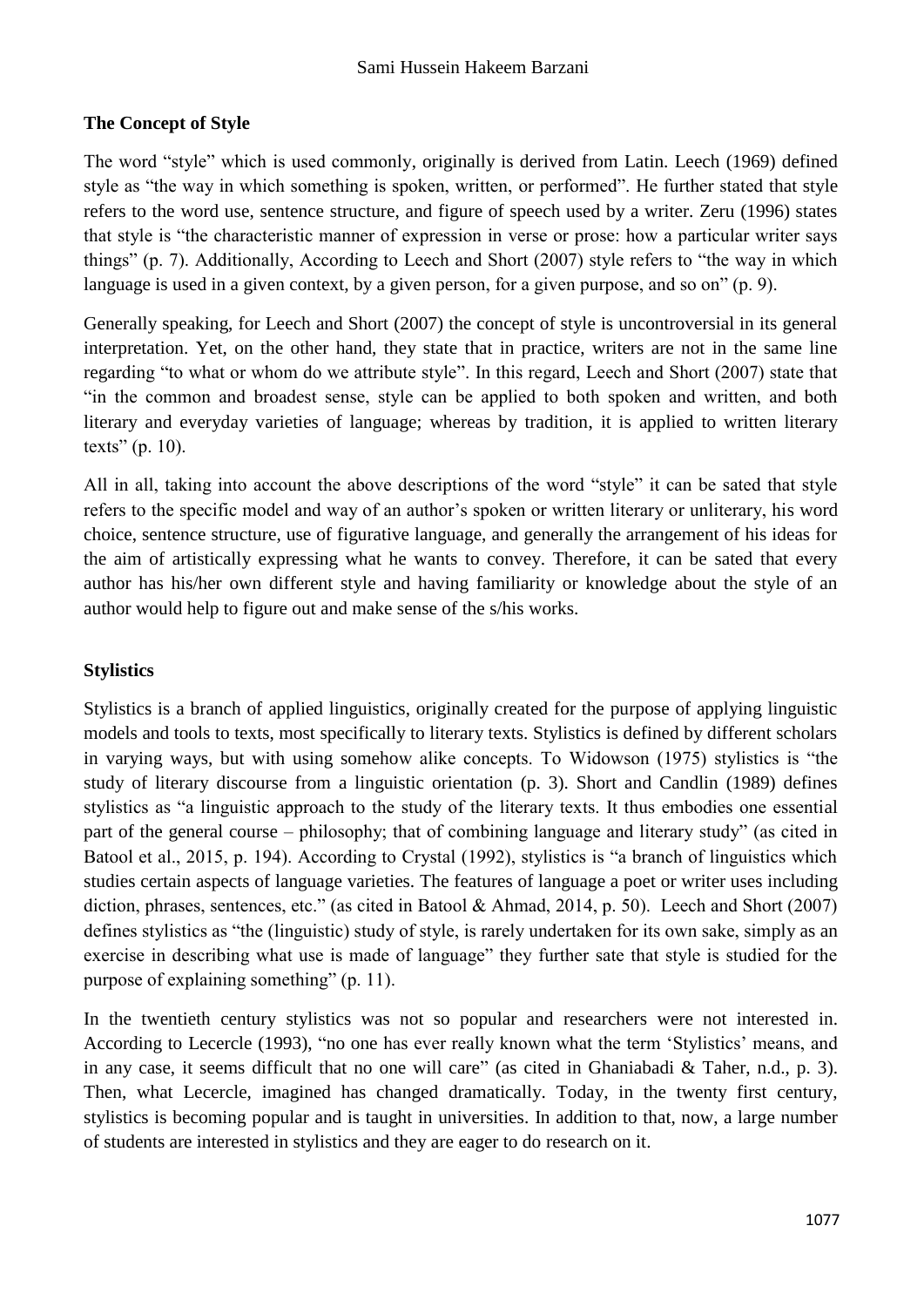Moreover, regarding the purpose of stylistic analysis, Thornborrow & Wareing (1998) states traditionally it was believed as only a way of interpreting meaning of a literary text, but now to a great extent, this view is moved to a more pragmatic orientation as to "link choices in text to social and cultural context" (as cited in Ahmad, M., Khan, Ahmad, S., & Ijaz, 2015, pp. 10-11). However, it should be stated that this does not mean that the way of interpreting the meaning in stylistic analysis has altered in total. Yet, in addition of exploration of meaning, stylisticians have started taking interest in the ways in which features of text: particular choice of words is viewed in relation to the context in which it is produced and received.

Leech and Short (2007), state that stylistics attempts to answer the questions "why" and "how". They further state that "from the linguist's angel, it is 'why' the author here chooses this form of expression? And from the literary critic's viewpoint, it is 'how' is such-and-such an aesthetic effect achieved through language" (P. 11).

As a concluding point, it can be simply stated that stylistics or stylistics analysis is a way of studying, analyzing and interpreting both spoken and written literary texts in order to achieve the intended meaning of the text or its specific purpose. In this regard, Zeru (1996) states "Stylistic helps to analyze a certain literary work and get its quality and appreciate its aesthetic value" (p. 15).

# **Methodology**

This study carries out the stylistic analysis of a short story "after twenty years" by O. Henry. This short story is chosen after a close reading in order to make sure that it is linguistically rich enough for a stylistic analysis. The study aimed at investigating the writer's choice of language in the selected short story. For the purpose of this study, the checklist of linguistic and stylistic categories suggested by Leech and Short (2007, pp. 61-64) is followed. The checklist provides a systematic basis, and it includes four general categories: "a) Lexical categories consists of: general, nouns, adjectıves, verbs, and adverbs. b) Grammatical categories that includes: sentence types, sentence complicity, clause types, clause structure, noun phrases, verb phrases, other phrase types, word classes, and general. c) Figures of speech that contains: grammatical and lexical, phonological schemes, and tropes. d) Context and cohesion that includes: cohesion and context". However, it should be stated that this study only focuses on two categories: a) lexical categories and d) Context and cohesion.

## **About the Story**

## *Summary of the Story*

The "after twenty years" tells the story of two close friends who made a promise to meet at a specific place and time after twenty years. Bob and Jimmy were to close friends. Before parting from each other they made a pact to meet after twenty years in the same place and time, no matter what will happen and how far they will be. Then Bob left for West to make his own way. There, Bob will turn to a criminal, and Jimmy will become a policeman. Twenty years passed, yet both remember their promise. Bob took the way and arrives at the specific place and on time in New York. Suddenly a policeman comes to him and asks him what he is doing there at this late time of night. Bob explains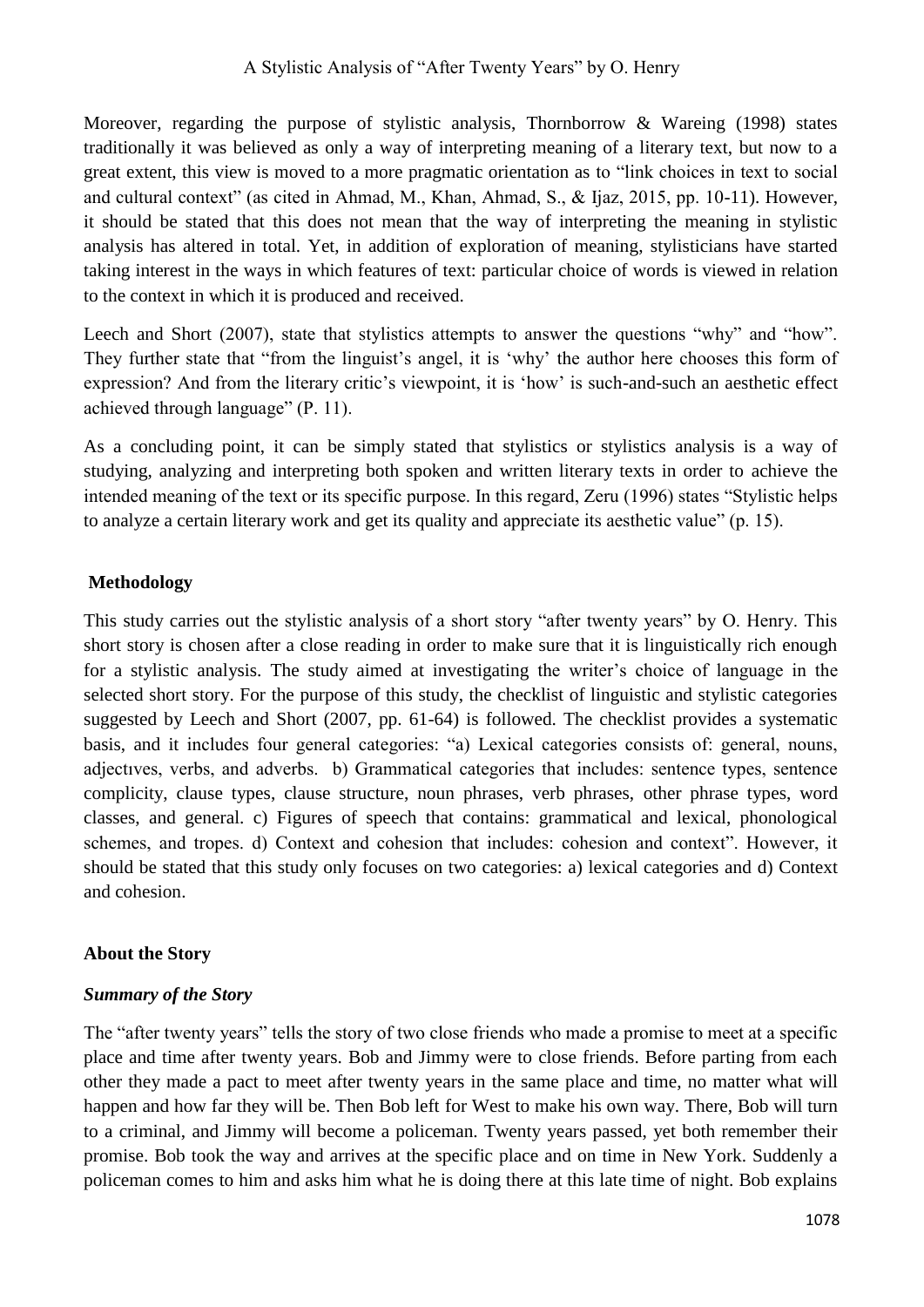the matter and the policeman who is Jimmy recognizes Bob, as his old friend and a noted criminal, yet leaves him without identifying himself because he does not want to arrest his own friend himself. Therefore, he leaves him and tells another policeman to arrest Bob. After the policeman arrests Bob, he hands him a not that Jimmy has written it for him and tells Bob I am your friend, but I knew you are wanted as a criminal in Chicago, therefore I could not identify myself and left you because I do not have the heart of arresting my own friend with my hands.

### *Setting*

The author specifies the time of the story from the very beginning. As it is clear in the third line:

*"The time was barely 10 o'clock at night, but chilly gusts of wind with a taste of rain in them had well-nigh depeopled the streets".*

Yet, the author does not simply show and specify the setting himself. But, in an artistic style the setting is given through one of the characters (Bob). The setting can be determined in line (22) while Bob is talking with the policeman:

*"He and I were raised here in New York, just like two brothers, together. I was eighteen and Jimmy was twenty. The next morning, I was to start for the West to make my fortune. You couldn't have dragged Jimmy out of New York; he thought it was the only place on earth".*

Therefore, the setting is 'a street in New York at night'.

## *Characters*

There are three characters in the story. Two of them are main characters known as Jimmy Wells and Bob. The name of the third character which is minor is not given, but he was referred to as the 'tall man'.

# *Theme*

While reading the story carefully and closely one can come across of different themes. However, it can be stated that generally two themes are dominant. First, "friendship versus community responsibility". This theme is best illustrated in the story, as despite being two close friends and being like two brothers, but Jimmy decides to arrest his friend Bob, because he has to be committed to his social responsibility as a policeman. Second, "the conflicting choices and decisions in life and their effect on the person's life". This theme is illustrated through the decisions and philosophies of Bob and Jimmy in life for their future. As it is clear in the short story Bob is a greedy and materialistic person. He made his decision to go to the West to make a lot of money and enjoys a life of luxury. He does not care through what ways he can earn all the things he want, even via illegal ways. Yet, Jimmy, is conventional he decides to stay in New York and to have a steady job through which he can serve his society and built a normal and secure life for his family as well. Then after twenty years when they meet again, we can see how the two men's decisions and philosophies took them on two different paths. Jimmy achieved what he planned for. He has a good job, and he is secure. On the other hand, Bob despite making a lot of money, but the money did not bring him any good at the end because he is not secure, has no home and family and ended up in prison.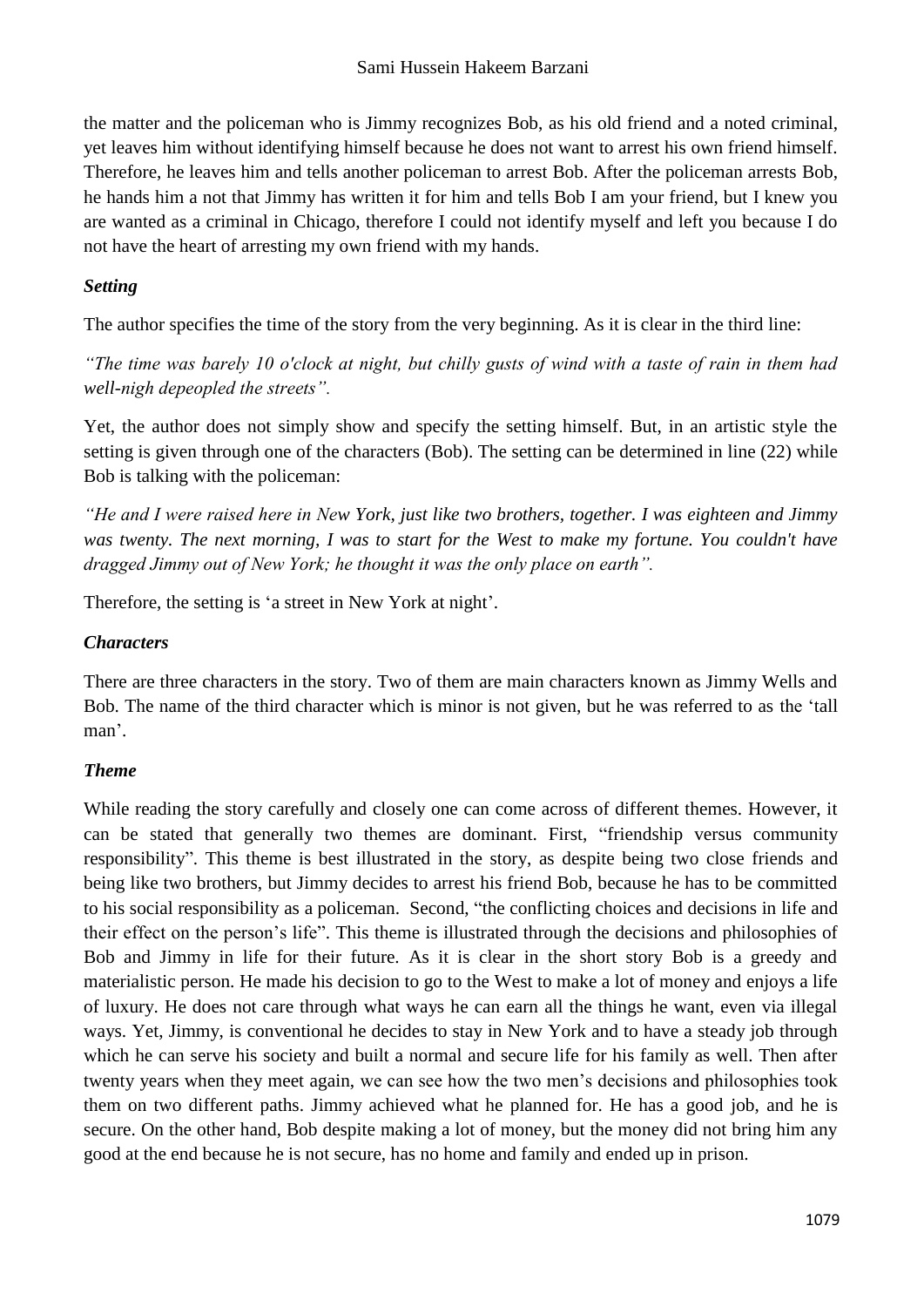### **Analysis of the Short Story**

As mentioned previously, this short story will be analyzed by applying only two categories from those four suggested in the checklist by Leech and Short (2007, pp. 61-64). First, it will be examined in terms of lexical categories and then context and cohesion will be applied on it.

### *Lexical Categories*

Lexical category in stylistic analysis addresses general, nouns, adjective, verbs, and adverbs in a literary work.

### *General*

The majority of the words used in the story are simple and easily understandable. The author might have used the simple vocabularies to convey his aim bluntly and to make it easy for anyone to understand it. However, the overwhelming majority of the words used are formal, but some informal words can also be seen such as chum, chap, and Bully. These colloquial words are used when Bob describes Jimmy, his friend.

*"…Jimmy Wells, my best chum, and the finest chap in the world.* 

*Bully; it has given me everything I asked for".*

Moreover, in another distance the informal word "silky" is used when the tall man refers to Bob.

*"…You've been under arrest for ten minutes, Silky Bob".*

 Additionally, the majority of the vocabularies are descriptive. Some of them are used to describe the setting, some to describe the characters' physical appearance, and yet some of them to define the features of Jimmy. To show this, below are some extracts from the story:

*"The time was barely 10 o'clock at night, but chilly gusts of wind with a taste of rain in them had well-nigh depeopled the streets".*

*"There was now a fine, cold drizzle falling, and the wind had risen from its uncertain puffs into a steady blow. The few foot passengers astir in that quarter hurried dismally and silently along with coat collars turned high and pocketed hands".*

*"He and I were raised here in New York ..."*

The above quotations show the setting of the story. As can be seen the words *10 o'clock, at night, chilly, wind, rain, streets, passengers, New York* etc. are used to achieve this purpose.

Moreover, the below extracts show how some words are used to describe the characters' physical appearance:

*"...Turning now and then to cast his watchful eye adown the pacific thoroughfare, the officer, with his stalwart form and slight swagger, made a fine picture of a guardian of the peace".*

*"The light showed a pale, square-jawed face with keen eyes, and a little white scar near his right eyebrow".*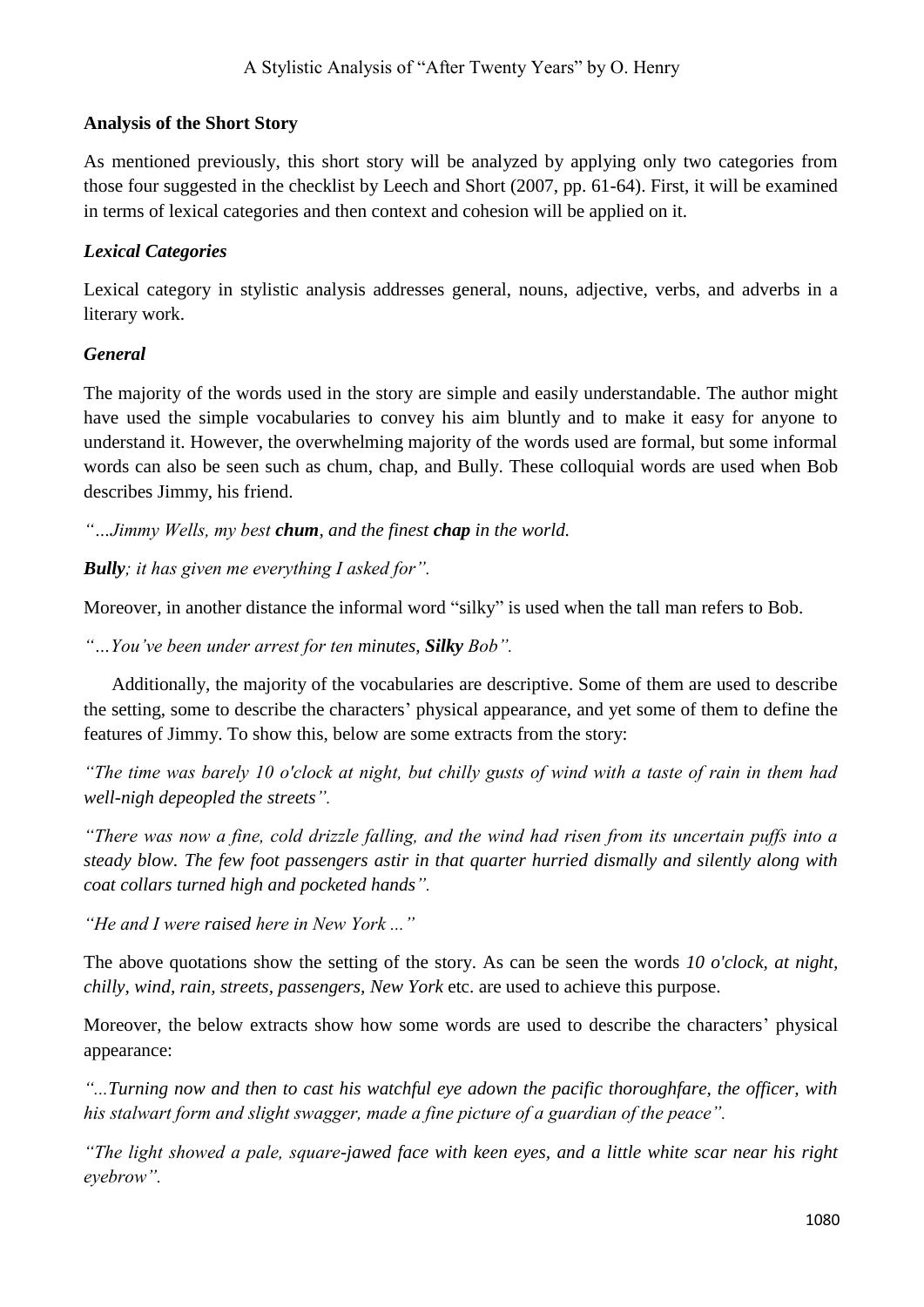*"....to change a man's nose from a Roman to a pug".*

As can be seen from the above given quotations, the author, by using the words such as *watchful eye, pale, square-jawed, keen eyes, scar* etc. describes the characters' physical appearance. Furthermore, as mentioned above, some of the vocabularies are used to describe the features of Jimmy, such as *best chum, finest chap, truest, staunchest old chap, plodder, good* etc. These words can be seen in the below extracts:

*"....Jimmy Wells, my best chum, and the finest chap in the world".*

*"But I know Jimmy will meet me here if he's alive, for he always was the truest, staunchest old chap in the world. He'll never forget".*

*"He was a kind of plodder, though, good fellow as he was".* 

Below table illustrates the frequency of major word classes namely nouns, adjectives, verbs, and adverbs.

**Table 1.** Major word classes

| <b>Word classes</b> | <b>Nouns</b> | Adjectives | Verbs | Adverbs |
|---------------------|--------------|------------|-------|---------|
| <b>Total number</b> | דרר          | 96         | 259   | 97      |
| Percentage          | 38%          | 13.%       | 36%   | 13.%    |

Note: Total number of word classes (nouns, adjectives, verbs, and adverbs) is 729.

Moreover, Table 2 below presents the major word class in comparison to general English.

|  |  |  |  | Table 2. Major word classe comparison to general English |  |  |
|--|--|--|--|----------------------------------------------------------|--|--|
|--|--|--|--|----------------------------------------------------------|--|--|

| <b>Major</b> word class | Number/ $(\%$ per100 words) |        | <b>General English</b><br>$\frac{6}{6}$ per 100 words) |
|-------------------------|-----------------------------|--------|--------------------------------------------------------|
| <b>Nouns</b>            | 277                         | 21.9 % | 25.1                                                   |
| Adjectives              | 96                          | 7.6 %  | 7.5                                                    |
| Verbs                   | 259                         | 20.2 % | 13.4                                                   |
| Adverbs                 | 97                          | 7.6 %  | 6.1                                                    |
| Total                   | 729                         | 57.3 % | 52.1                                                   |

Note: The total number of words used in the short story is (1265) words.

### *Nouns*

In the short story "after twenty years", as can be seen in Table 1 above, noun class word is the most dominant one (38%) and they are of different types, such as: proper nouns, abstract nouns, and concert nouns. The majority of the nouns used are concert nouns. This is followed by abstract nouns, and proper nouns are used the least. Below table shows a number of concert nouns, abstract nouns and all proper nouns.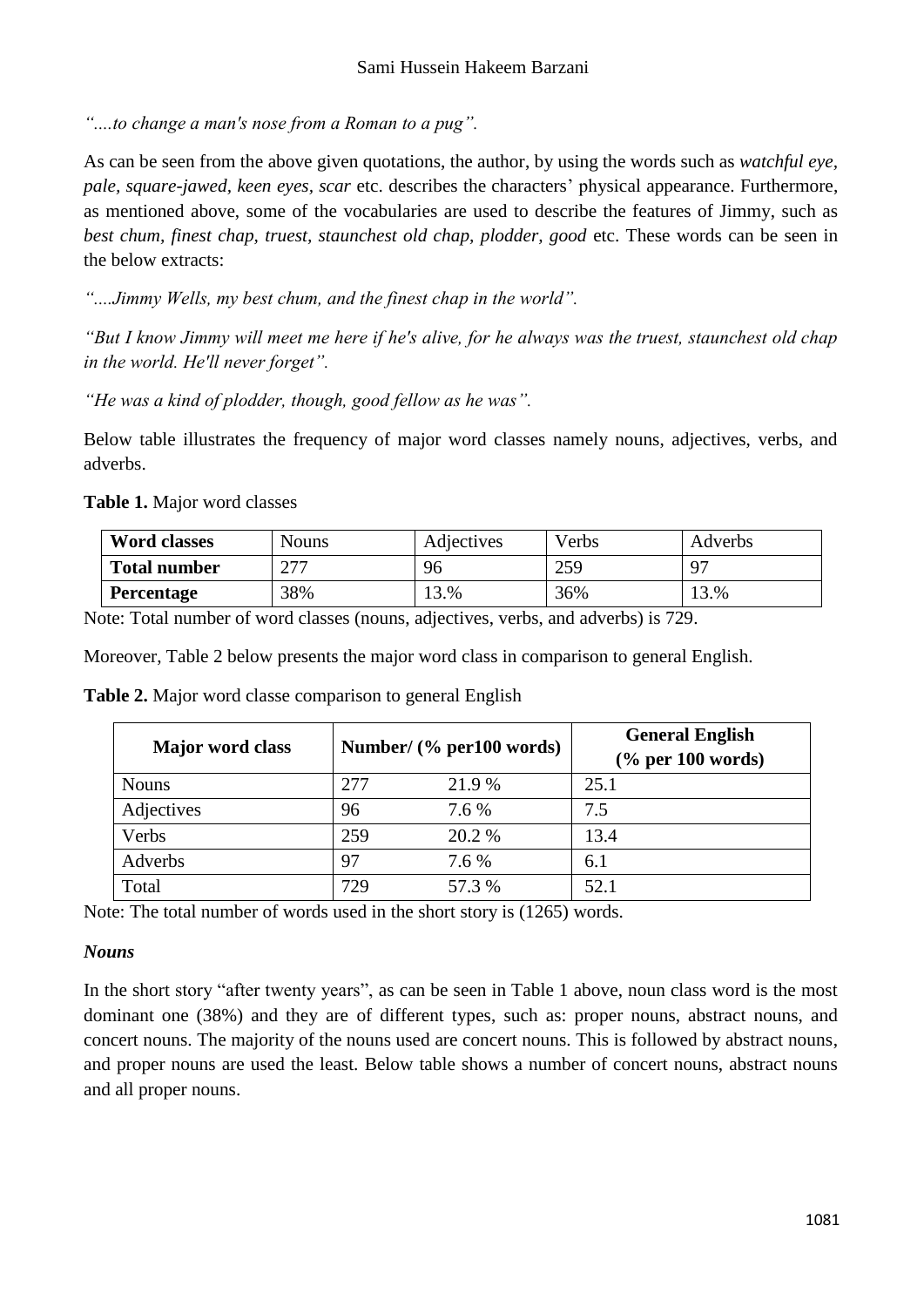| <b>Concret nouns</b> | <b>Abstract nouns</b> | <b>Proper nouns</b>  |    |
|----------------------|-----------------------|----------------------|----|
| Man                  | Wind                  | Jimmy Wells          | It |
| <b>Street</b>        | Time                  | <b>Bob</b>           |    |
| Eyebrow              | Tase                  | New York             |    |
| Scar                 | Fate                  | West                 |    |
| Cigar                | Impressiveness        | Chicago              |    |
| Restaurant           | History               | <b>Big Joe Brady</b> |    |
| <b>Store</b>         | Peace                 |                      |    |
| <b>Doors</b>         | Destiny               |                      |    |
| Policeman            |                       |                      |    |
| Coat                 |                       |                      |    |
| Face                 |                       |                      |    |
| Diamond              |                       |                      |    |

### **Table 3.** Examples of types of nouns

should be stated that, in the short story, the concert nouns are used to identify the setting, the characters, and what is happing around the setting. The purpose of the abstract nouns is to describe the events and perceptions. Finally, the proper nouns are used to refer the characters and places (cities).

## *Adjectives*

Like nouns, different types of adjectives are used. Yet, it should be noted that adjectives are not as common as nouns. As can be seen in Table 1 above, likewise adverbs, adjectives are the third most frequent type of word class used in the story (13%). Additionally, however, they refer to different attributes, such as: physical, psychological, colure, evaluative, and referential, but the majority of them are used for the descriptive purpose. Below table presents examples of each attribute.

| <b>Physical</b> | Psychological    | <b>Colure</b> | evaluative | <b>Referential</b> |
|-----------------|------------------|---------------|------------|--------------------|
| <b>Big</b>      | Good             | White         | Handsome   | Other              |
| Tall            | Bad              | Pale          | Truest     | Opposite           |
| Short           | Watchful         | Darkened      | staunchest |                    |
| Old             | <b>Brilliant</b> |               | Finest     |                    |
| Little          | Fine             |               | Pretty     |                    |
| High            | Uncertain        |               |            |                    |
| Square-jawed    | <b>Sharpest</b>  |               |            |                    |
|                 |                  |               |            |                    |

**Table 4.** Examples of adjective attributes

It can be stated that by using these different types of adjective, the author aims to create a visual imagery in the mind of readers and help them to have a good knowledge about the nature of characters. Additionally, having these different types of adjectives will add more interest to the story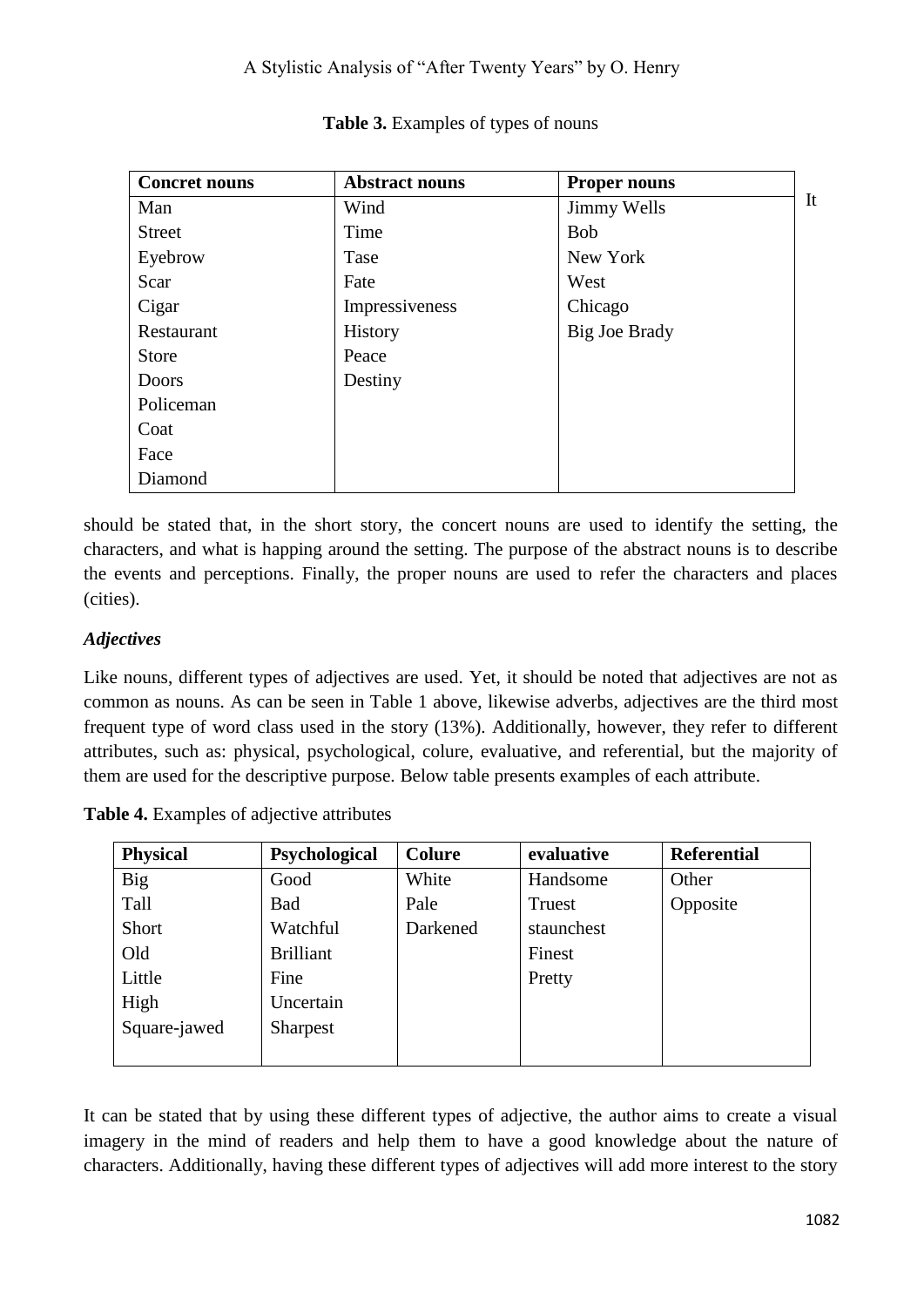and it makes the reader to follow the events with enthusiasm. Therefore, it can be figured out that O. Henry used the adjectives wisely and purposefully.

### *Verbs*

In the short story verbs are used commonly. As can be seen in Table 1 above, they are the second most frequent class of vocabularies (36%). Yet, they are not used only for the grammatical function of the language, but they do serve and hold an important part of the meaning. The verbs have been used are both dynamic and stative, but dynamic verbs are used more. The below table shows the examples of dynamic and stative verbs.

| <b>Dynamic verbs</b> | <b>Static verbs</b> |
|----------------------|---------------------|
| Moved                | Like                |
| Went                 | Sounds              |
| Made                 | Thought             |
| Leaned               | Know                |
| Cast                 | Forget              |
| Trying               | <b>Bet</b>          |
| Slowed               | Hope                |
| Dined                | Exclaimed           |
| Came                 | Wish                |
| Put                  | Heard               |
| Going                | See                 |
| Stopped              | were                |
|                      |                     |

|  | Table 5. Examples of dynamic and stative verbs |  |  |  |  |
|--|------------------------------------------------|--|--|--|--|
|--|------------------------------------------------|--|--|--|--|

Additionally, the verbs that have been used refer to movements, physical acts, speech acts, and psychological states. The following are some extracts to show this fact:

Verbs refer to movements:

*"The policeman on the beat moved up the avenue impressively."*

*"Trying doors as he went, twirling his club with many intricate and artful movements, turning now and then...."* 

*".... the policeman suddenly slowed his walk..."* 

Verbs refer to physical acts:

*"The waiting man pulled out a handsome watch..."*

*"...grasping both the other's hands with his own."*

*"The man from the West stopped suddenly and released his arm."*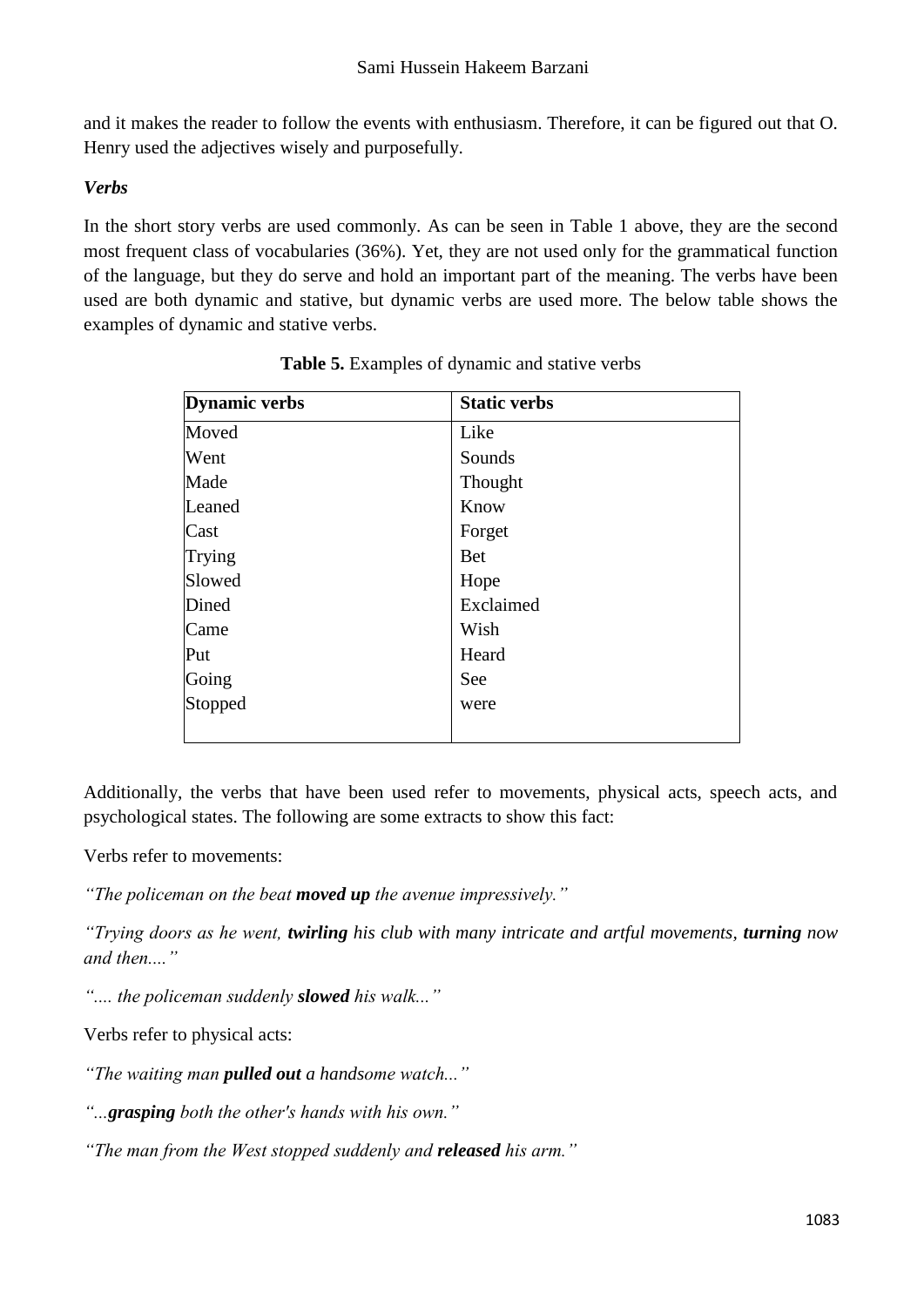Verbs refer to speech acts:

*"The policeman walked up to him the man spoke up quickly."*

*"It's all right, officer," he said"*

*"Well, yes, for a time we corresponded," said the other."*

Verbs refer to psychological states:

*"I never thought you were so tall by two or three inches".*

*"The other, submerged in his overcoat, listened with interest".*

*"Chicago thinks you may have dropped over our way... "*

Furthermore, the verbs have been used are transitive and intransitive verbs. But, transitive verbs are used more often than intransitive one. The following are some extracts to show the both types.

Transitive verbs:

*"I'm just waiting for a friend."*

*"The man in the doorway struck a match and lit a cigar."*

*"I have a position in one of the city departments."*

Intransitive verbs:

*"It's all right, officer," he said, reassuringly".*

*"… Haven't you heard from your friend since you left?"*

*"You've changed lots, Jimmy."*

### *Adverbs*

In the "after twenty years", as can be seen in Table 1 above, the number of adverbs used, comparing to other major word class is the third one like adjectives (13%). But, this does not mean that adverbs do not carry important functions. The adverbs used by the writer carry on different semantic functions, as manners, place, direction, time, frequency and degree. Yet, adverbs of manner and time are used the most. These two classes of adverbs are used to describe the movements of the characters and the night that the story was happened in. This might indicate that the writer aimed to put more emphasis on manner and time. Finally, it should not be unsaid, that like other word class words, O. Henry used the adverbs wisely and purposefully. As can be seen how the use of these adverb made the story colorful and helps the reader to call up an image of that night. Below table presents examples of adverbs according to their semantic functions.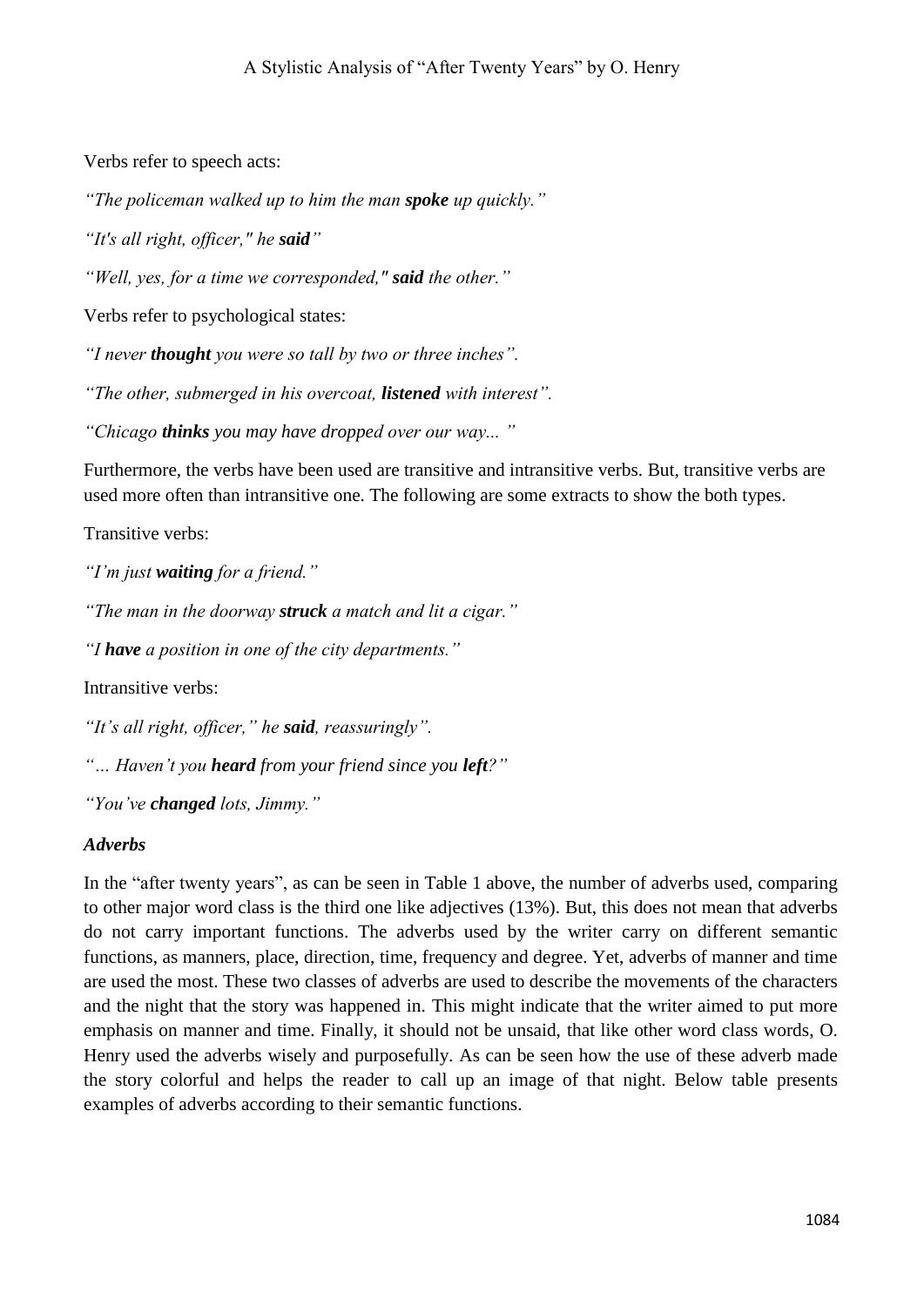| <b>Maner</b>  | <b>Place</b> | <b>Frequency</b> | <b>Time</b> | <b>Degree</b> |
|---------------|--------------|------------------|-------------|---------------|
| Well          | There        | Always           | <b>Now</b>  | At least      |
| Silently      | Here         | Sometimes        | Oclock      | Exactly       |
| Oddly         | Where        | Again            | Then        | Chilly        |
| Dismally      | Around       | Never            | Tonight     | Moderately    |
| Qietly        |              |                  | When        | Weel-nigh     |
| Impresively   |              |                  | Until       | <b>Barely</b> |
| Doubtfully    |              |                  | Still       |               |
| Simultaneosly |              |                  | Ago         |               |
| Quickly       |              |                  |             |               |
| Suddenly      |              |                  |             |               |
| Sharp         |              |                  |             |               |
|               |              |                  |             |               |

**Table 6.** Examples of semantic functions of adverbs

#### **Cohesion and Context**

#### *Cohesion*

**Elegant variation:** In the short story now and then, the technique of elegant variation can be seen. In (24) instances the elegant variations are used and all of them are used to refer to the characters. For instance, Jimmy is referred to as 'the policeman', 'the officer', 'the old chap', 'the good fellow', and so on. And likewise, Bob is referred to as 'the waiting man', 'the man from the west', the man in the door', 'the man who had come thousand miles to fill an appointment' and so on. Additionally, the third unnamed character is referred to as 'the new arrival', 'a plain clothes man, 'and the man'. Clearly, these references are not used randomly and without any specific purposes, but the writer used them wisely and most probably in order to draw attention of the readers to the characters and to show many sided-pictures of each of them. Moreover, the elegant variation references are used to delay introduction of the name of characters. Because even the short story starts with an elegant variation and later after a strange delay names of characters are introduced. This might be done to raise the enthusiasm of the readers to go through the short story and to have a picture of each and then suddenly to be introduced to their names. Or, it can also be said that the names are not so important to be introduced at first, while the characteristics and career of each character is more important.

**Co-references in General:** O Henry used variable cross-referring devises throughout the short story. In addition to the elegant variation, the other most notable cross-referring devises are lexical repetition, personal pronouns, definite article, conjunctions, and demonstratives. The lexical repetition as a one of the types of cohesion is occurred in (111) instances. And the most repeated word is the policeman with its synonyms that is used (12). This may indicate that writer wants to put emphasis on the public carrier responsibility of Jimmy. The man is occurred (9) times, and the phrase 'after twenty years' is repeated (7) times, and so on. Despite repetition of words, personal pronouns as a cross-referencing device are also used widely in (153) times. Prominent, too, (80) times is the use of definite article that is accompanied by a noun identifying a previous reference.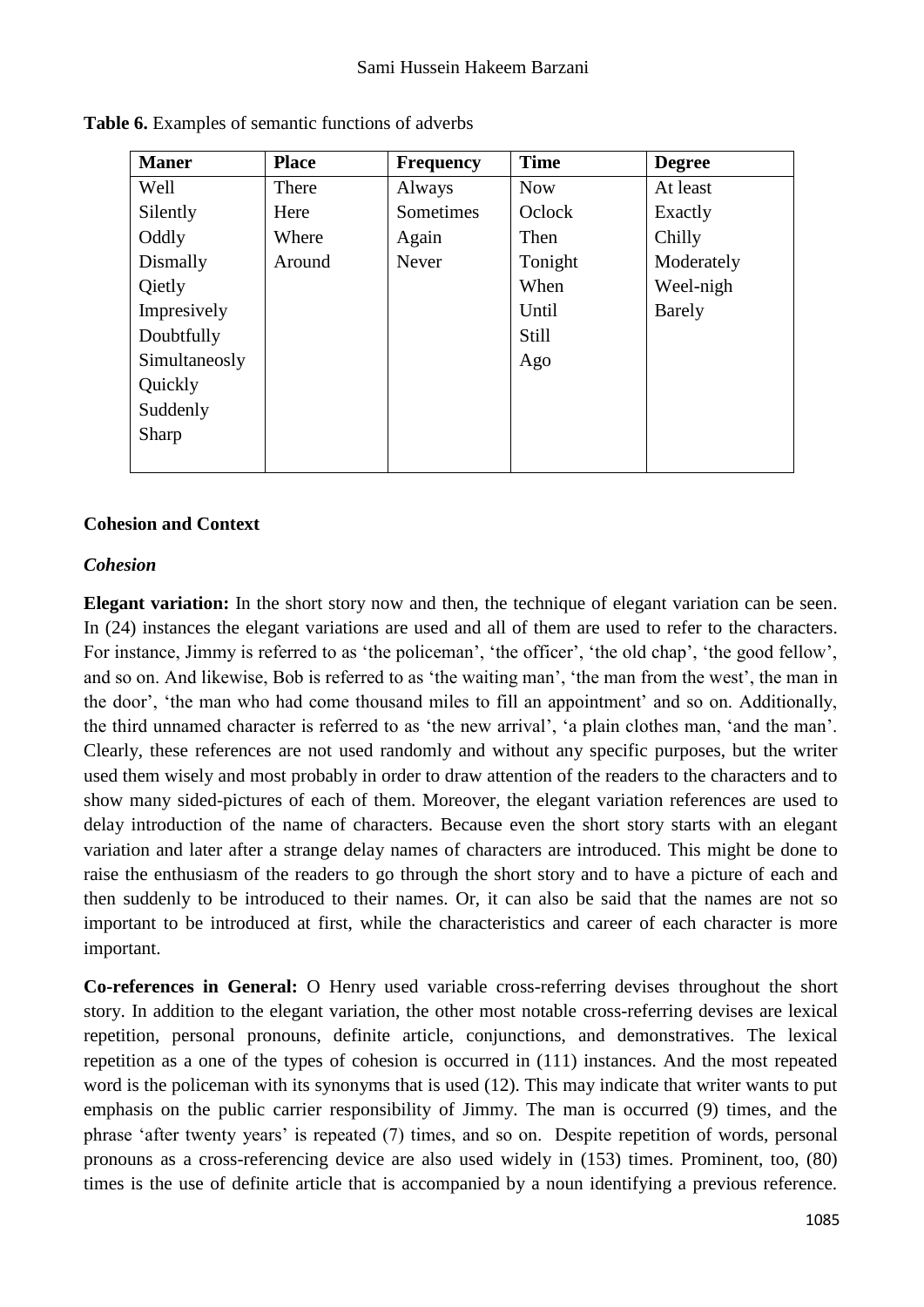For instance, 'the officer' in (4) refers back to the 'policeman' mentioned in (1), 'the wind' in (52) refers back to the chilly gusts of wind in (3), and 'the new arrival' in (59) goes back to 'a tall man in a long overcoat' in (55). Additionally, the use of definite article as a co-reference remark in (80) instances is also used by the writer to create a pretense of shared knowledge with the readers, to make the readers as if they are in the real situation and already know the characters. To prove this, the short story begins by the definite article followed by a noun 'the policeman'. Moreover, the demonstratives 'this' and 'that' together are also utilized (13) times such as 'that kept early hours' in line (5), 'this store stands' in line (14). Furthermore, the writer used variable conjunctions (69) times, as cohesive marks to make cohesive connections between sentences. For instance, 'the impressiveness was habitual and not for show, for spectators were few line (2), 'The time was barely 10 o'clock at night, but chilly gusts of wind…' line (3), '…see the lights of a cigar store **or** of an allnight lunch counter' line (6), 'The man in the doorway struck a match and lit his cigar' line (17), and so on. Table 7 below illustrates cohesion data in term of elegant variation, lexical repetitions, personal pronouns, definite article, demonstratives, and conjunctions.

| <b>Table 7.</b> Cohesion data |  |
|-------------------------------|--|
|-------------------------------|--|

|        | elegant   | personal | lexical     | definite | conjunctions | demonstratives |
|--------|-----------|----------|-------------|----------|--------------|----------------|
|        | variation | pronouns | repetitions | article  |              |                |
| Total  | 24        | 153      | 111         | 80       | 69           | 13             |
| number |           |          |             |          |              |                |
| % per  | 2%        | 12%      | 9%          | 6.32%    | 5.%          | 1%             |
| (100)  |           |          |             |          |              |                |
| words  |           |          |             |          |              |                |

Note: the total number of words used in short story is (1265) words.

## *Context*

The story of "after twenty years" is almost entirely in third-person objective narration. It does not reveal the inner thoughts of any characters as what characters think and feel, but it is narrated from the viewpoint of what is seen and done in the story. To make a surprise or twist climax at the end of story this type of narration is very effective. If the story was told in first-person or even third-person omniscient narration it would not have such an effect of surprise climax ending. Additionally, this type of story narration is effective to drag the attention and interest of the reader. O. Henry's short stories are famous of surprise or twist endings. Therefore, this type of narration best helped him to achieve his style. The below two lines from the short story best illustrate the third-person narration:

*"When about midway of a certain block, the policeman suddenly slowed his walk. In the doorway of a darkened hardware store a man leaned with an unlighted cigar in his mouth".*

In the short story in some instances dialogues in direct speech can also be seen between the characters.

*"Oh, I grew a bit after I was twenty.", "Doing well in New York, Jimmy?"*

*"Moderately, I have a position in one of the city departments. Come on, Bob; we'll go around to a place I know of and have a good long talk about old times."*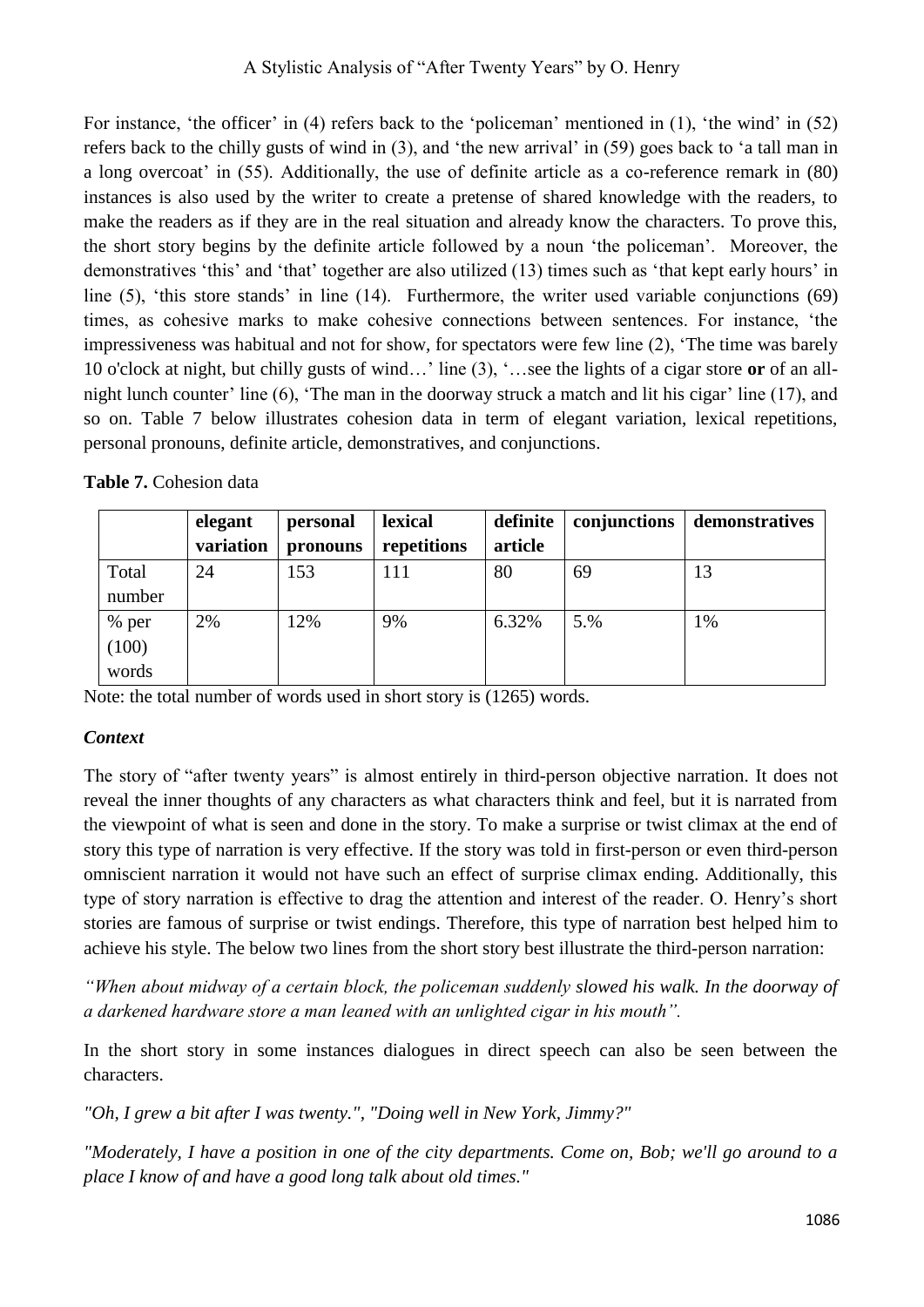Moreover, the use of dialogue in a story is also very important because it will help readers to view what is said rather than to what is felt by the characters. It gives readers a clear understanding of the events within the story. For instance, the dialogue between Bob and policeman gives readers the information about the past of the two close friends, their promise, the choices they made for their life, and the reason why he is waiting there etc. Therefore, it should be mentioned that O. Henry used the dialogues very wisely again to achieve his surprise ending style and to attach more clarity to the story.

### **Conclusions**

With the above discussion and analysis, now it can be concluded that the short story is written in a very simple way using comprehensible vocabularies. This might reveal that O. Henry intended to convey the message bluntly and, in a way, understandable to anyone who reads it. The overwhelming majority of the words used are formal, yet a few numbers of informal words can be found throughout the whole story. In terms of major word classes, it was revealed that the short story is very rich, and it includes a prominent number of nouns, adjectives, verbs, and adverbs. Regarding the noun class, it was uncovered that they are the most used class and belong to different types namely proper nouns, abstract nouns, and concert nouns. Additionally, it was noticed that the main function of them is to identify the setting, the characters, and what is happing around the setting.

Moreover, regarding the adjectives, it was revealed that likewise adverbs, they are the third most dominant word class, and they are referred to different attributes such as: physical, psychological, colure, evaluative, and referential. Yet, the majority of them were used to describe the physical and psychological features of the characters and the setting. It was also revealed that the use of these adjectives is helpful in creating a visual imagery in the mind of reader and helps them to have a good knowledge about the nature of characters.

Concerning the verb class, it was found out that they are the second most use word class and they do play an important role of meaning. This role in making meaning accessible to the reader is achieved through describing actions and to a certain extent by playing stative role in the story.

In regard to adverb class, it is also found out that the adverbs used by the writer carry on different semantic functions as: manners, place, direction, time, frequency and degree. Yet, adverbs of manner and time are used the most. These two types of adverbs are used to describe the movements of the characters and the night that the story was happened in.

Moreover, regarding the cohesion it is figured out that O Henry used variable cross-referring devises throughout the short story. In addition to the elegant variation, the other most notable ones are lexical repetition, personal pronouns, definite article, conjunctions, and demonstratives. Finally, pertaining to context, it is uncovered that the story of "after twenty years" is almost entirely in thirdperson objective narration, and in some instances dialogues in direct speech can also be seen the between the characters.

#### **Declaration of conflicting interest**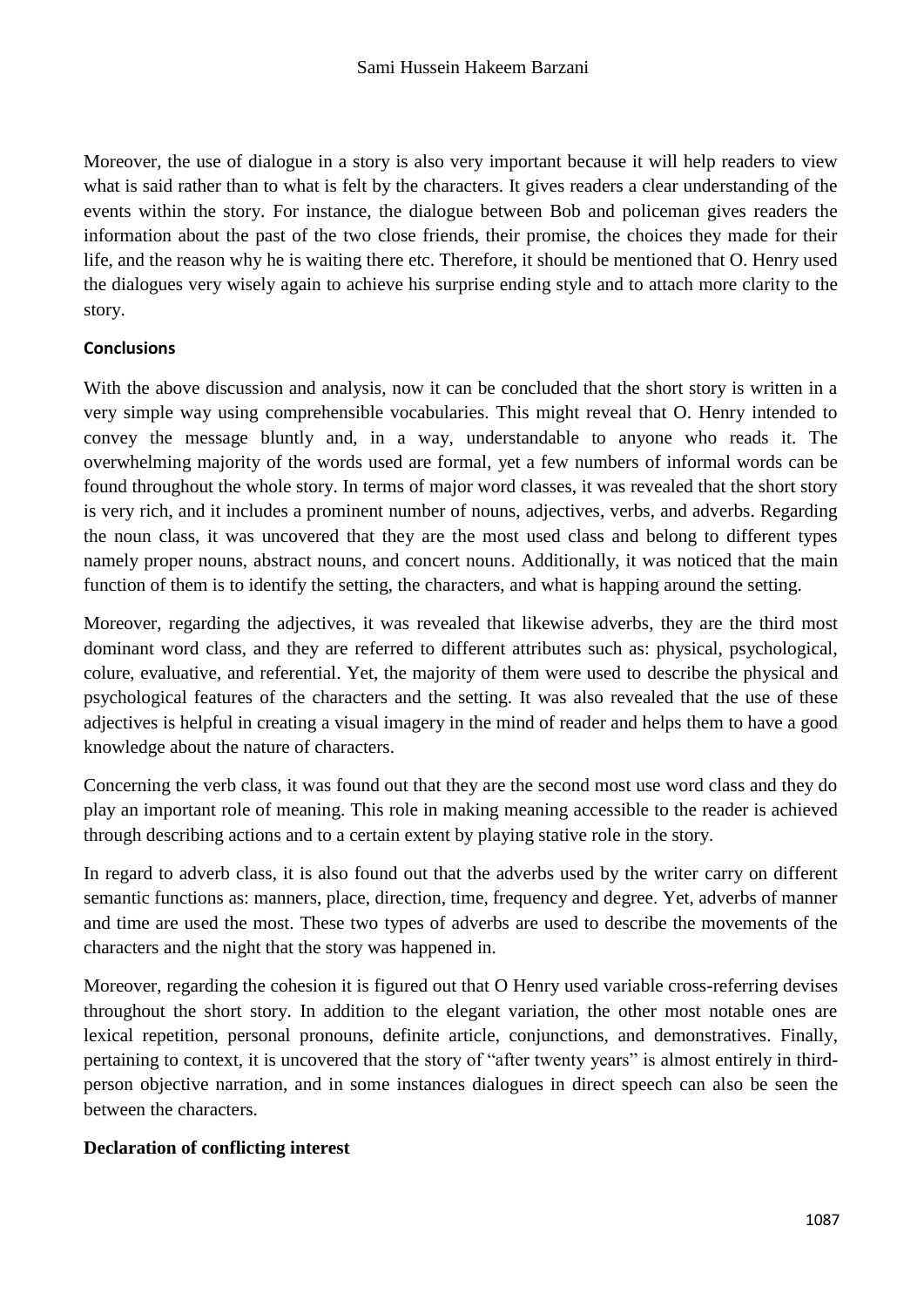The author state that there is no conflict of interest concerning the publication of this paper.

#### **Funding acknowledgement**

The authors received no specific funding for this work.

### **References**

- 1. Ahmad, M., Khan, A. B., Ahmad, S., & Ijaz, N. (2015). Stylistic analysis of the short story "the last word" by Dr. A. R. *Tabassum. Australian International Academic Centre, Australia, 6*(3): pp. 10-14.
- 2. Alawawda, M., & Hassan, A. (2021). Impoliteness in only drunks and children tell the truth by drew Hayden Taylor. Linguistics and Culture Review, 5(1), 195-202.
- 3. <https://doi.org/10.37028/lingcure.v5n1.1307>
- 4. Alemu, A. (2015). Stylistic Analysis of Selected Short Stories by O Henry. Unpublished master's thesis. Addis Ababa University, Addis Ababa, Ethiopia.
- 5. Altun, M., & Sabah, R. (2020). The Effect of Cooperative Learning Strategies in the Enhancement of EFL Learners' Speaking Skills. *Asian EFL Journal, 27*(2), 144-171.
- 6. Altun, M. The Role of Storytelling on Students Speaking Skills. *JOURNAL OF CRITICAL REVIEWS, 7*(16), 2020.
- 7. Batool, A., Naheed, R., Khalid, A., Khan, A. B., & Muhammad, S. A. (2015). Stylistic analysis of Alfread Tennyson's poem tears idle tears. *International Journal of Multidisciplinary Research and Development, 2*(3): pp. 194-196.
- 8. Batool, Z. & Ahmed, M. (2014). Stylistic analysis of "success is counted sweetest" by Emily Dickenson. *International Journal of English Language and Literature, 1*(1): pp. 5o-54.
- 9. Barzani, S. H. H. (2020). The perceptions of EFL teachers and students on the use of short stories to enhance reading comprehension. *Asian EFL Journal, 27*(3.1), 325-341.
- 10. Barzani, S. H. H. & Nabee, N. S. (2020). Kurdish efl students' attitudes and preferences toward extensive reading. *PalArch's Journal of Archaeology of Egypt/Egyptology, 17*(7), 8192 - 8207.
- 11. Barzani, S.H.H., & Rayan Jalal Jamil, R.J. (2021). Students' Perceptions towards Online Education during COVID-19 Pandemic: An Empirical Study. *International Journal of Social Sciences & Educational Studies, 8*(2), 28-38.
- 12. Bhatti, A., Pathan, H., Tabieh, A., & Hassan, A., (2020). Impact of Learner-learner Rapport on L2 Learning: A Study of Public Sector Universities in Sindh, Pakistan. The Asian EFL Journal, 27 (4.6), 204-226.
- 13. Derlina, A., Bukit, N., Sahyar., & Hassan, A., (2020). Blended Learning in English and English-Medium Physics Classes Using Augmented Reality, Edmodo, and Tinkercad Media. TESOL International Journal, 15(3), 111-136.
- 14. Fuad, H. A. & Ulker, V. (2020). The effect of inquiry-based approach on development of reading and writing skills of a university EFL students. *Asian EFL Journal, 27*(2.3), 84-100.
- 15. Ghaniabadi, S. & Taheri, A. A. (n.d.) O. Henry's "After Twenty Years": A Stylistic Analysis. Retrieved April 13, 2018, from https://www.academia.edu/9655964/O. Henrys After Twenty Years A Stylistic Analysis
- 16. Hartono, H., Suparto, S., & Hassan, A. (2021). Language: a 'mirror' of the culture and its application English language teaching. Linguistics and Culture Review, 5(1), 93-103. https://doi.org/10.37028/lingcure.v5n1.835
- 17. Hassan, A. (2017, April 9). Is Paninian grammar a Dependency grammar? Why or why not? DIMENSION Journal of Humanities and Social Sciences.
- 18. Hassan, A., N. D.-e.-A. (2015). Language planning and language policy dilemma in Pakistan. International Journal of Linguistics, Literature and Culture (Linqua- LLC), 2, No 4
- 19. Hassan, A. (2016). Assimilation and incidental differences in Sindhi language. Eurasian Journal of Humanities, 2(1).
- 20. Hassan, A., Kazi, A. S., & Asmara Shafqat, Z. A. The Impact of Process Writing on the Language and Attitude of Pakistani English Learners. Asian EFL Journal, 27(4.3), 260-277.
- 21. Hassan, A., Mitchell, R., & Buriro, H. A. (2020). Changes in uses of salutations in British English. International research journal of management, IT and social sciences, 7(1), 197-204.
- 22. Hassan, A. (2018, January 5). Allaboutcorpora. Retrieved from https://allaboutcorpora.com: <https://allaboutcorpora.com/rising-star-ahdi-hassan-pakistani-languages-corpora>